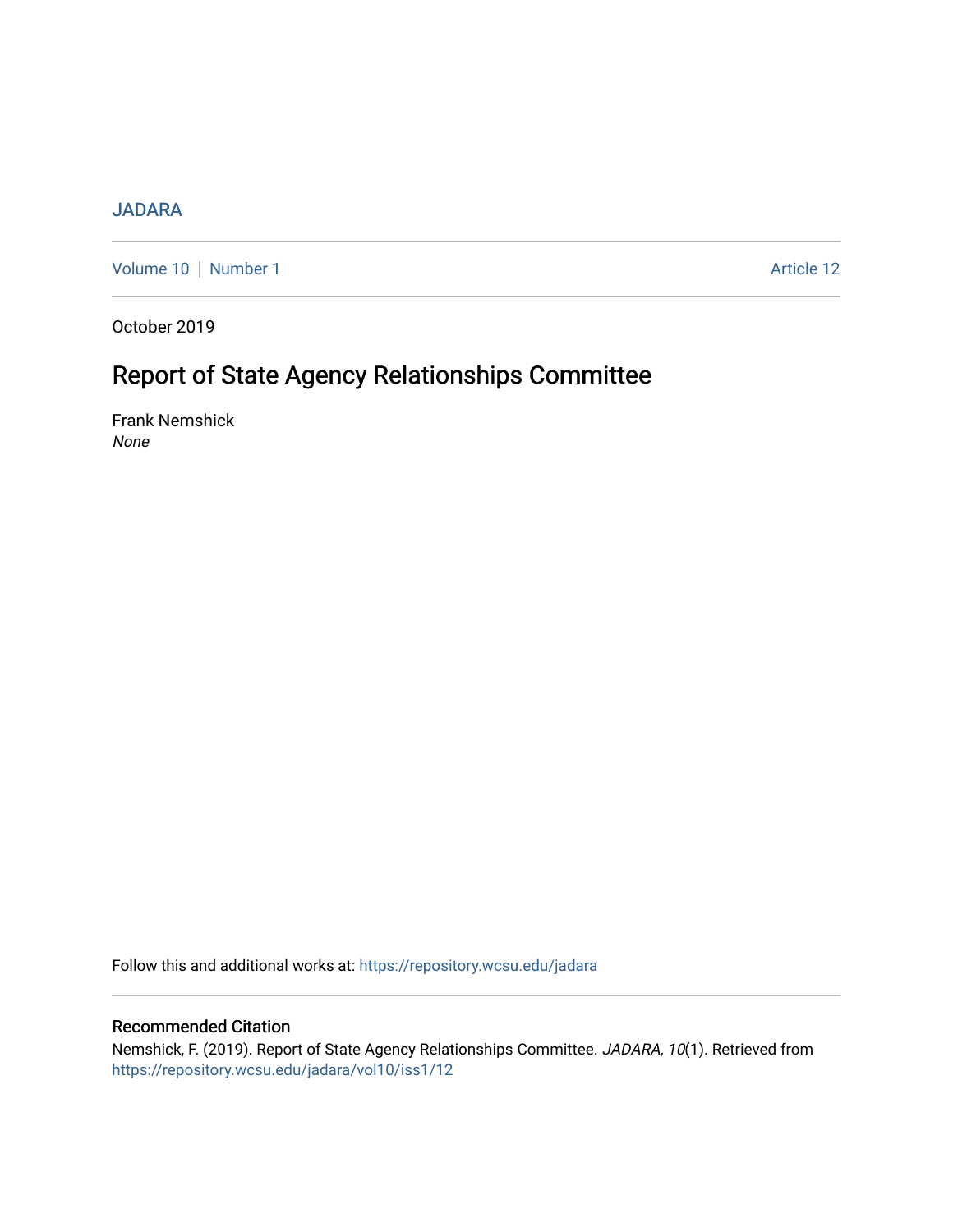# REPORT OF STATE AGENCY RELATIONSHIPS COMMITTEE

### Frank Nemshick, **Chairperson**

- 1. Problem: Casefinding and referral efforts on the State level are not sufficiently well coordinated with respect to deaf clients.
	- Need: A need exists for State DVR agencies to provide greater information about deafness to casefinding and referral agencies and to work more closely with such agencies in attracting new clients.
	- Recommendation: A central State agency independent of DVR should be established in those States which do not already have a referral agency. This agency should disseminate information on VR and other State services to deaf people living in the State and should refer potential clients to the DVR agency.
- 2. Problem: VR services for deaf persons are often postponed or otherwise delayed because counselors able to communicate with deaf people are not available.
	- Need: A need exists for DVR agencies to train and/or hire people able to communicate with deaf clients.
	- Recommendation: State DVR agencies should train selected counselors in manual communication and/or hire counselors skilled in sign language to work with deaf clients.
- 3. Problem: VR services and money available for such services vary greatly among the States. Deaf people do not always receive their share of State VR funds or services.
	- Need: A need exists for more uniform services for deaf people among the States.
	- Recommendation: Each State should find ways and means to determine the need and provide the necessary money for services. A State Ad-

1